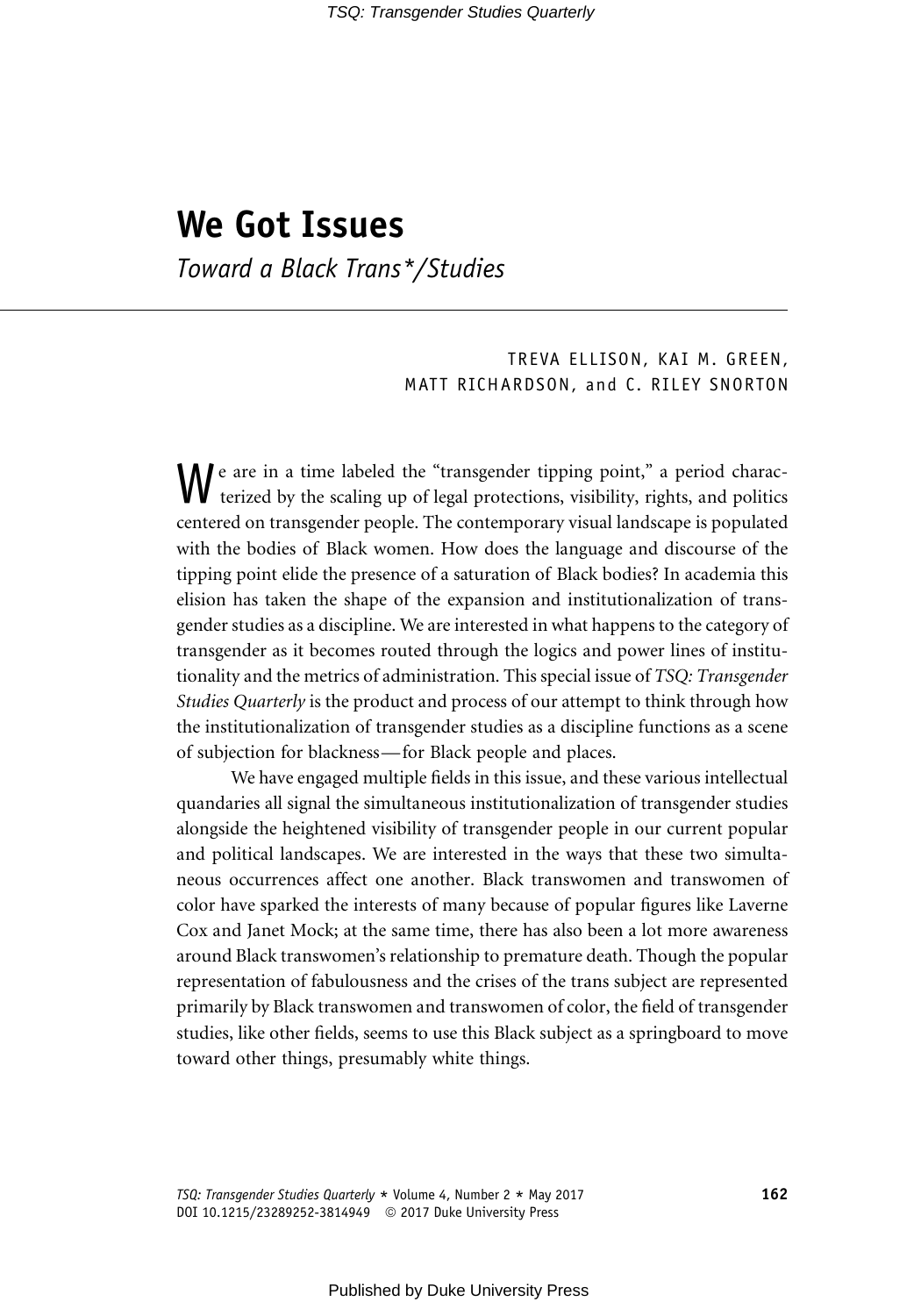In 2000, the emergent field of Black queer studies brought together scholars from multiple fields asking questions about the relationship between blackness and queerness. The culmination of this meeting led to the groundbreaking Black Queer Studies anthology (Johnson and Henderson 2005). As we write this, the second volume of the Black queer studies anthology has just been published: No Tea, No Shade (Johnson 2016). How has the field of Black queer studies changed? What possibilities did the quasi-institutionalization of Black queer studies open up and/or foreclose? What are the blind spots that couldn't be named in 2000 that have become apparent in 2016?

If we ask what is new about Black queer studies, the answer is "trans." There is an attempt not simply to grapple with the presence of noncis subjects but also, again, to return to this question: what will become the commonsense intellectual and political genealogies of transgender studies? If we also ask what is old and still relevant about Black queer studies, the answer is still"trans,"in that it attempts to organize itself around what we might call "a Trans\* method [that] further names the work of charting the present absences in multiple sites of intersection by demanding a moment of critical presence" (Green 2016: 80). We might then pose the question: will the canonization of transgender studies proceed via the abstraction of race as a modern global signifier? Or, more accurately: in what ways does transgender studies always already depend on an abstraction of the racialization of space as foundational to the production of gender and sexuality?

The conceptualization of this special issue is tethered to the aforementioned provocations. This is also our attempt to bring and ring the alarm (as in, "We been through this too long") to what we observe as a trend in scholarship to deconstruct the human and its attendant spatial narratives, like the Anthropocene, while neglecting to reckon with the contributions of Black feminism and Black queer studies to this line of thought. The frameworks of the posthuman, Afro-pessimism, and Afro-optimism/Black ops each attempt to think through the problematic of "the human" and humanism; each often makes its theoretical gambits by eliding and/or instrumentalizing those not-quite humans and sometimes humans whose violability forms the abstracted imaginative surface (to borrow from Saidiya Hartman [1997]) upon which the human and its metrics are conjured.

In "Black Feminism and the Future of Our Worlds," Grace Hong (2008) expresses her skepticism about the institutionalization of Black feminist studies, arguing that it has proceeded as the vampiric theft of Black women's labor, life force, and reproductive capacity: Black feminist studies without Black women. We hold the same skepticism about the institutionalization of transgender studies, having lived and felt the contradictions of expanding sites for intellectual inquiry that have done little to disrupt the violent machinations and accumulation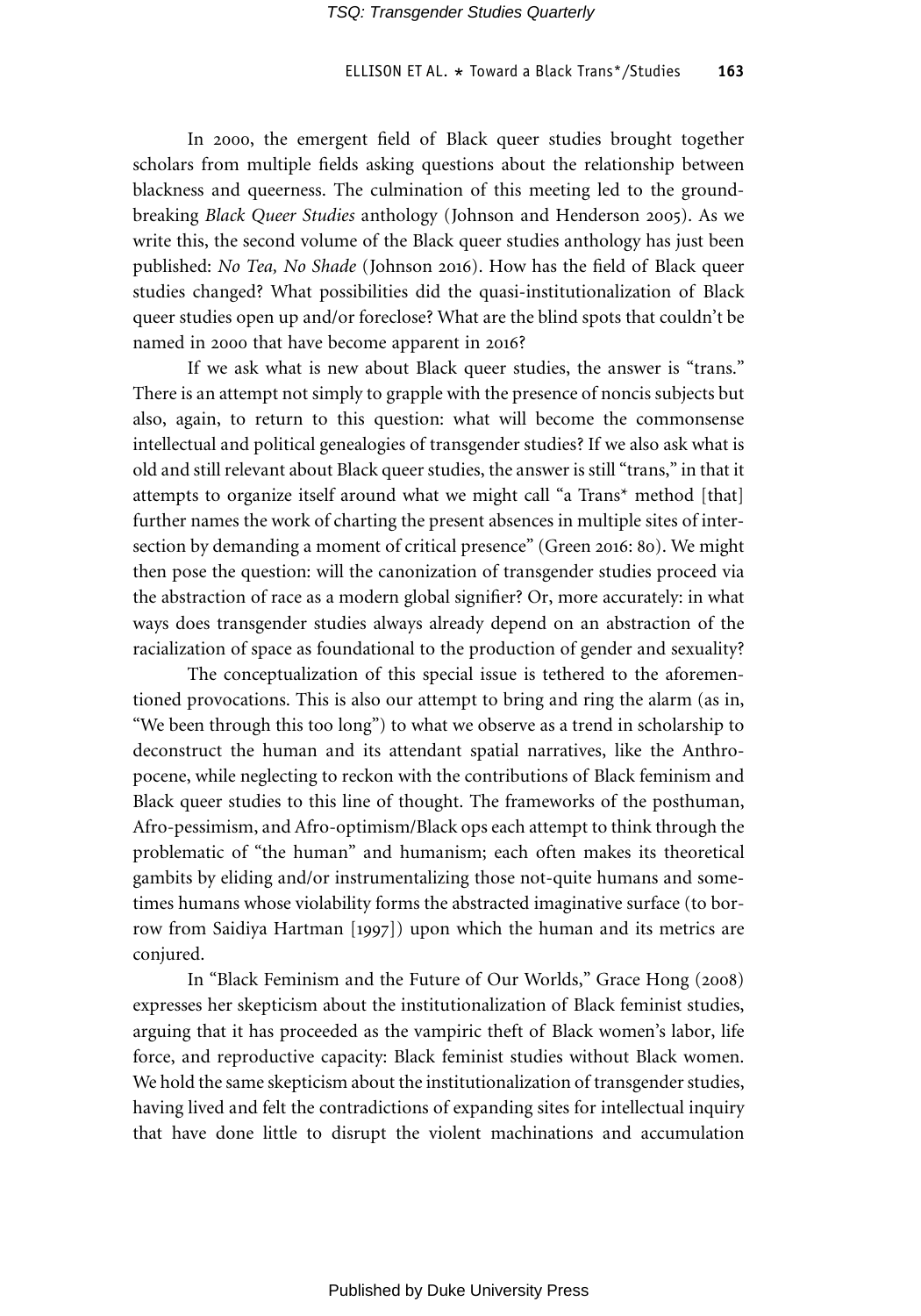## 164 TSQ \* Transgender Studies Quarterly

imperatives of racial capitalism that position those considered surplus as killable and cageable. Several authors in this special issue take up the question of the human directly: Calvin Warren writes from the position of blackness as nonbeing to articulate the potential of Black trans studies as a mode of thought that reveals the category of gender to be simply another humanist fantasy. Marquis Bey argues for the "trans\*-ness of blackness" and the "blackness of trans\*-ness" as a way of thinking through the meeting of Black and trans as an encounter that indexes those paraontological forces that make up the "demonic grounds" of subjectivity and ontology. Eva S. Hayward, following "[Frank] Wilderson's critique of 'the human' as white beingness," asks, "Is beingness the problem, rather than the solution, for addressing antitrans violence?" And might "trans negativity help expose how the order of the subject, and the matter of ontology, are what make black trans women, in particular, vulnerable to violence?"

The principal logic of a special issue is to set forth a conversation that is ostensibly new in some way. The editors have thus staged an encounter between multiple voices and multiple fields that bear upon an emergent line of inquiry. This presumption of novelty that sensitizes the reception of a special issue is thrown into stark relief in "The Issue of Blackness." Rather than presenting the works in this issue as "new," we begin with a series of questions about repressed genealogies that might come into view through a more sustained engagement with blackness, as an "issue" that is both overseen and unknown. As noted in our call for papers, "Blackness is overseen in the sense that the literal and figurative capture of Blackness is a source of value for social and political subjectification and a mechanism of valorization for institutions and institutionalized knowledge." The matter of blackness as overseen produces one way of viewing how transversality expresses the links between trans thought, trans life and death, Black thought, and Black life and death.

Édouard Glissant's work on the interconnectedness of the Caribbean is instructive here, as he notes how transversality (rather than transcendence) explains the subterranean convergences, or what he calls the "submarine roots" that are "floating free, not fixed in one position . . . but extending in all directions . . . [in a] shared process of cultural mutation . . . that frees us from uniformity" (1989: 66–67). Glissant's theorization points to the meaning of transversality as a collateral genealogy, or an encounter with the past that also contains an ethical confrontation with the collateral damages involved in blackness as overseen and unknown. Blackness as "unknown," the consequence of hegemonic imaginaries that position Black people and Black life as "ungeographic" and untimely, promotes a way of viewing blackness as a belated arrival or addendum to trans studies. Thus, what we coeditors have sought to do is describe the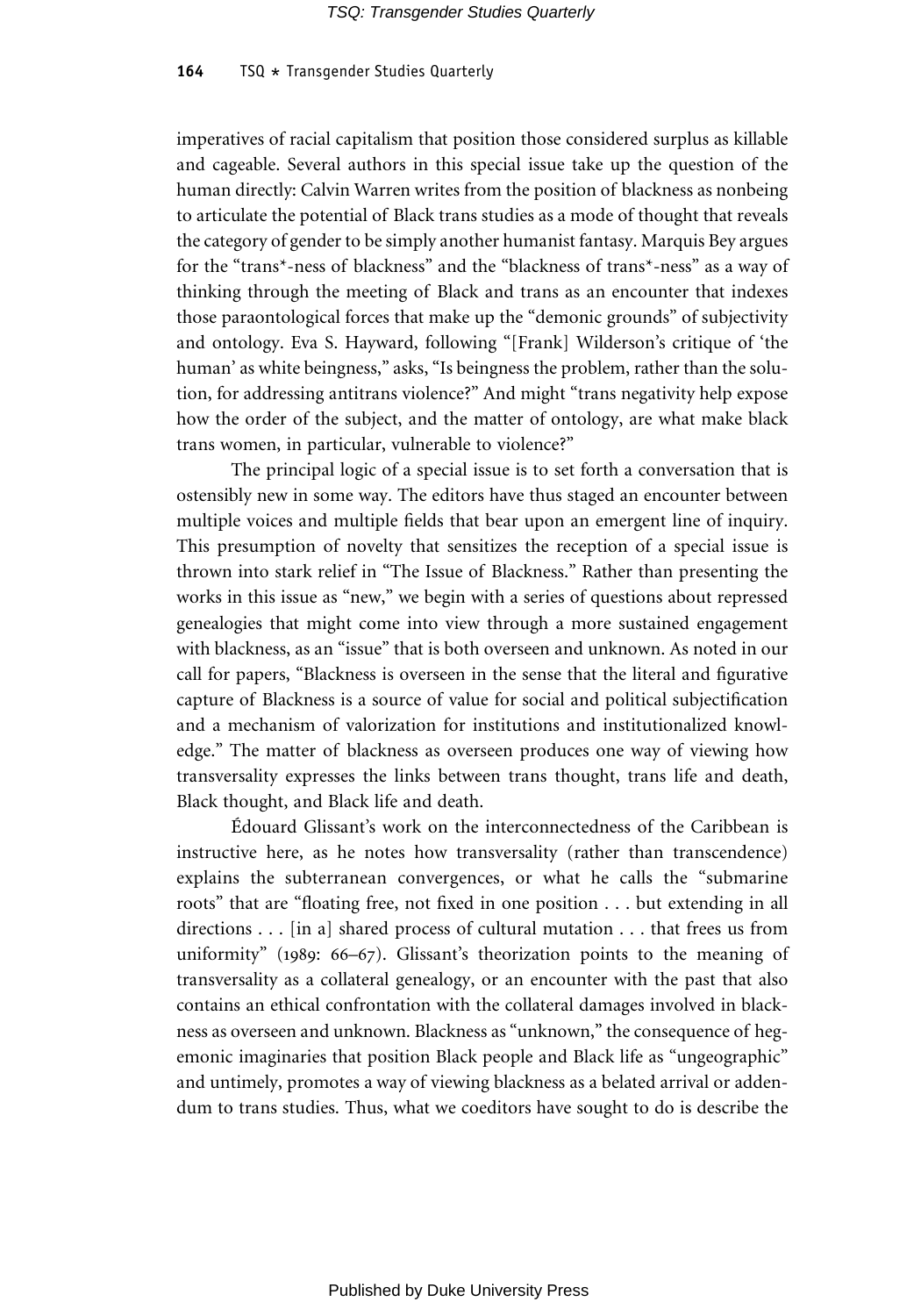logics of the issuance of blackness as a problem, and to present an invitation to think about how the transversality of blackness and transness might come into view.

We have attended to a diverse array of entry points: through memory, social movements, visual and popular culture, and, perhaps most importantly, Black feminism. To draw on the language of Hortense Spillers (1987), Black/ womanist/Africana feminist thought provides "grammars" for articulating gender that exceed the rubrics of biology/biocentrism or social artifice. Careful attention to the debates in the field opens up ways for reading transness as always and already theorized and theorizable from the literature on "racialized gender." Contributor Elías Cosenza Krell uses Black feminist and Black queer studies theory to deconstruct constructions of transmisogyny coming from popular culture and queer studies. Krell questions to what extent transmisogyny instrumentalizes Black transwomen while universalizing whiteness, and sketches out trans-of-color feminisms from within and without the academy that complicate transmisogyny as a conceptual framework. Syrus Ware's essay on queer and transof-color archives in Toronto insists on the transversality of Black queer and trans practices of remembrance, as they work through and exceed institutionalized archival spaces and structures. This transversality, Ware argues, reveals how LGBT archives and archival power more broadly configure the trans-of-color subject as the always belated arrival to the (white) archive. Jennifer DeClue pushes on the boundaries of popular understandings of Black feminism to place Black trans\* and genderqueer embodiments in the ways that Black womanhood is epistemologically undertaken in cultural representation. Karen Jaime's essay regarding popular representation takes us to the work of Ellison Renee Glenn, aka Black Cracker, to complicate our understanding of Black trans futurities. Glenn's work as a hip-hop performer leaves more questions than it answers, as he contemplates what it means to "chase rainbows" of Black representation on a transnational scale.

In a piece about Black transwomen and transnational relationships, Erin Durban-Albrecht theorizes the "persistent self-fashioning and erotic transnational intimacies" that are crucial to the survival of Black transwomen in Haiti. Dora Silva Santana's essay, which considers Black transwomen in Brazil, is an offering and instantiation of escrevivência as an Afro-diasporic practice of life writing that brings critical attention to the narrative convergences of gender and space that occur by way of the transatlantic. Omise'eke Natasha Tinsley provides an introduction to a collection of letters written by activist CeCe McDonald during her imprisonment at the Minnesota Correctional Facility–St. Cloud. In "Go beyond Our Natural Selves," McDonald theorizes violence, love, gender, and the politics necessary to undo a teleology that precipitates and predicts Black and trans death.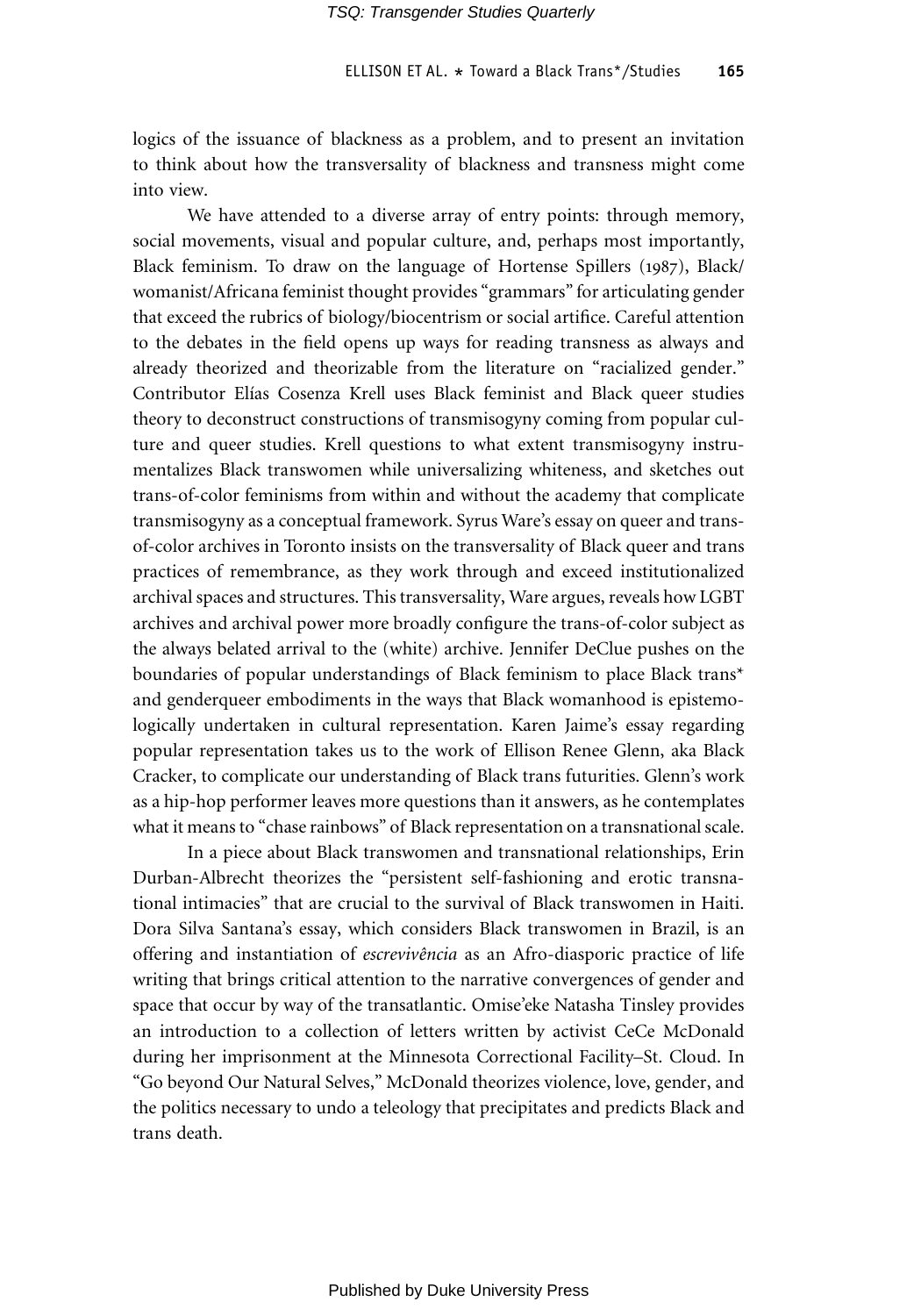166 TSQ \* Transgender Studies Quarterly

## On Black Trans\*/Studies

Black is a modifier that changes everything. The power of blackness to change all that comes after is part of its close relationship to death. To be preceded by death is to pull meaning into "dense and full space" (Hammonds 1994: 138). This issue is a meditation on the development of a distinct field of study that is in conversations with, but stands on its own in relation to, Black studies as broadly configured. The reader may find this issue particularly focused on ontology and nonbeing. It is our position that Black people have a significant stake in thinking about and theorizing the body in relation to self-definition, state regulation, and physical and social death among other phenomena. In this issue, we see Black feminist theory as essential to Black trans theory and to transgender studies. Black feminist thought, labor, and commitment have been essential to the de/construction of gender and sexuality. We acknowledge Black feminist theory's contributions to thinking gender and the opportunity it provides for feminist dialogue across fields on gender's fractious and fractured meanings.

We ruminate on the politics of citation that keeps scholars, including those in this issue, from recognizing the work of Black women by ignoring their contributions to the field. An appreciation for Black feminist theory is but one step. Another is integrating Black feminist analysis of the field, beginning with being attentive to the fact that all four of us are masculine identified, and while all four of us write about Black transwomen, it is past time for Black transwomen to occupy a similar position of power as we do in being able curate this conversation through an institutionalized medium, with living-wage employment. The persistent premature death of Black transwomen and all Black women and their exploitation in the political economy of academia and beyond means we did not receive many submissions from Black transwomen. In this issue there are two pieces by Black transwomen: CeCe McDonald's prison writing and an essay by Dora Silva Santana. This is, of course, only a gesture toward a Black future wherein Black transwomen's ideas and scholarship run at the front and center of Black academic thought.

There are, as always with any attempt at flight elsewhere, fugitive questions that do not get addressed in this issue. We return to genealogy and encounter to question how and why Black feminism continues to not be engaged as theory. And we caution the field to think about the Black feminists whom we evoke and deem worthy to take up as theorists. When we say "Black feminism," what names do we call upon? Whom do we not turn to? How does transgender studies instrumentalize Black feminism and disavow it simultaneously? There are multiple and contradictory flows of Black feminist theory that do not agree with each other in relationship to gender and embodiment. These disjunctures in Black feminism reappear in this issue. Is Black feminism an interrogation of gender or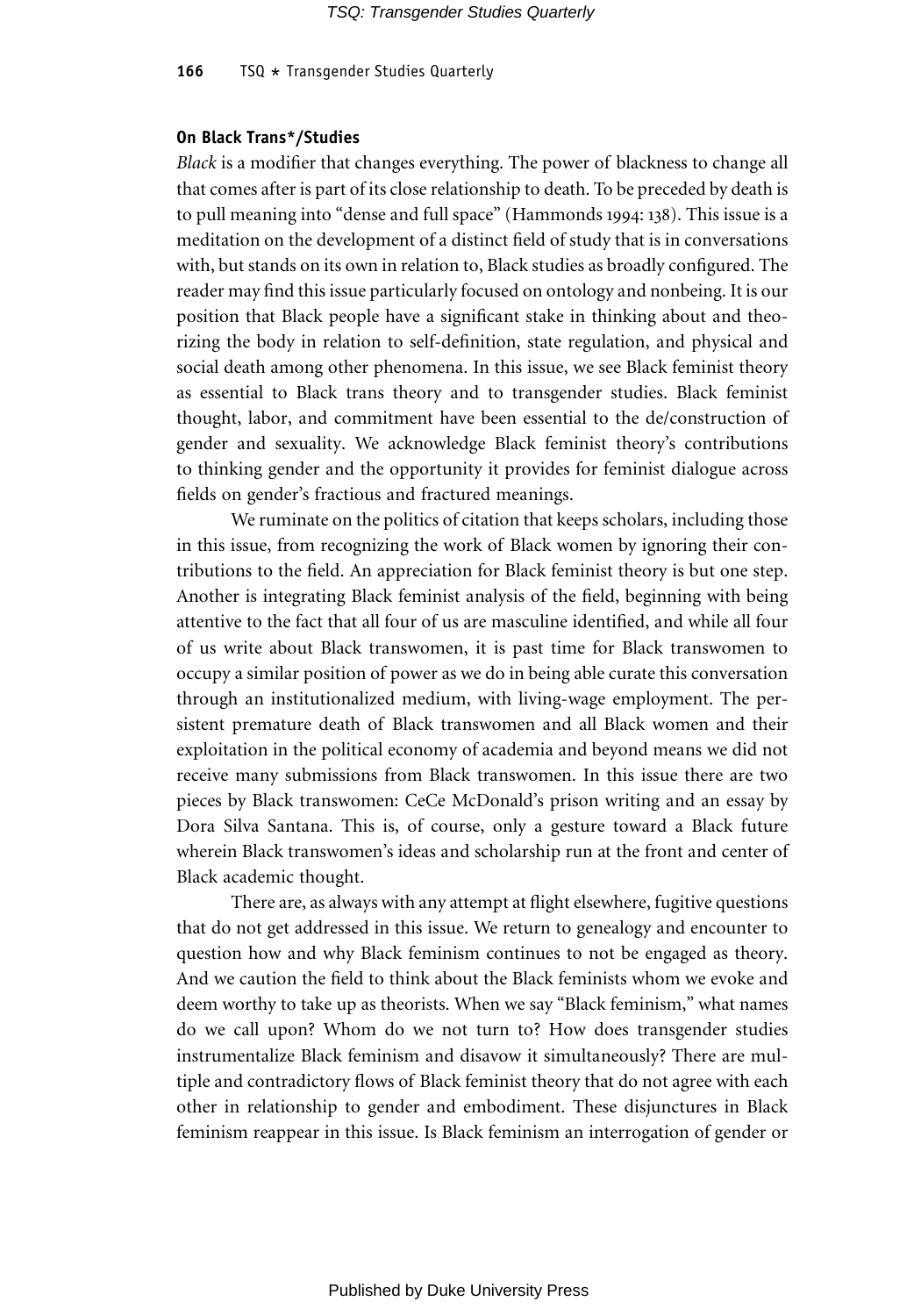an attachment to the category of "Black woman"? We leave our readers with a nonexhaustive bibliography to move toward in partial answer to these questions, even if it does not land you safely in the status of arrival.

**Treva Ellison** is an assistant professor of geography and women's, gender, and sexuality studies at Dartmouth College.

Kai M. Green is an assistant professor of women's, gender, and sexuality studies at Williams College.

Matt Richardson is an associate professor in English and African and African diasporic studies at the University of Texas at Austin.

C. Riley Snorton is an assistant professor of Africana studies at Cornell University.

#### References

- Glissant, Édouard. 1989. Caribbean Discourse: Selected Essays. Translated by J. Michael Dash. Charlottesville: University Press of Virginia.
- Hammonds, Evelyn. 1994. "Black (W)holes and the Geometry of Black Female Sexuality." differences 6, nos. 2–3: 127–45.
- Hong, Grace. 2008. "'The Future of Our Worlds': Black Feminism and the Politics of Knowledge in the University under Globalization." Meridians 8, no. 2: 95–115.
- Spillers, Hortense. 1987. "Mama's Baby, Papa's Maybe: An American Grammar Book." Diacritics 17, no. 2: 64–81.

## Bibliography for Further Reading

Ailith, L'lerrét Jazelle. 2016."The Sisterhood." L'lerrét, January 28.<www.llerret.com/the-sisterhood>.

- Alexander, M. Jacqui, and Chandra Talpade Mohanty. 1997. Feminist Genealogies, Colonial Legacies, Democratic Futures. New York: Routledge.
- Bailey, Marlon, and Rashad Shabazz. 2014. "Gender and Sexual Geographies of Blackness: New Black Cartographies of Resistance and Survival." Pt. 2. Gender, Place, and Culture 21, no. 4: 449–52.
- Bambara, Toni Cade. (1970) 2010. The Black Woman: An Anthology. New York: Simon and Schuster.
- Beale, Frances. 1970. "Double Jeopardy: To Be Black and Female." In The Black Woman: An Anthology, edited by Toni Cade Bambara, 90–100. New York: Signet.
- Betts, Edxie. 2016. "Honoring Cusp TrapQueens: Opposing Harm: An Open Letter to Those Who Benefit from 'Masculinity' and Hierarchy." Edxie Betts (blog), July 15. medium.com /@edxiebetts/honoring-cusp-trapqueens-opposing-harm-an-open-letter-to-those-who -benefit-from-masculinity-and-9095fd8a3421#.6v33ctu20.
- The Brown Boi Project. 2011. Freeing Ourselves: A Guide to Health and Self-Love for Brown Bois. Oakland, CA: The Brown Boi Project.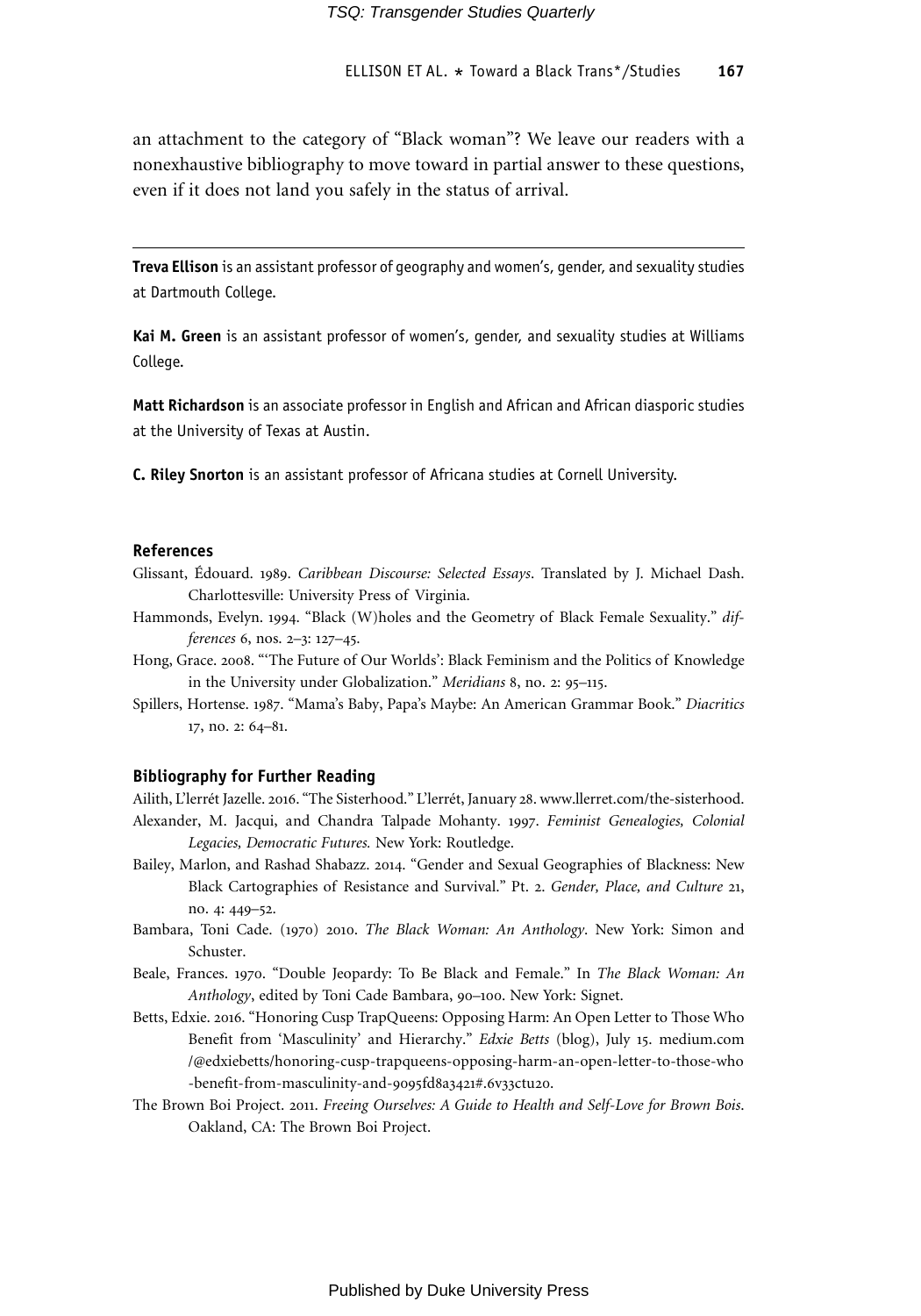### 168 TSQ \* Transgender Studies Quarterly

Carby, Hazel. 1987. Reconstructing Womanhood. New York: Oxford University Press.

- Cohen, Cathy. 1999. The Boundaries of Blackness: AIDS and the Breakdown of Black Politics. Chicago: University of Chicago Press.
- Combahee River Collective. 1979. "Why Did They Die? A Document of Black Feminism." Radical America 13, no. 6: 41–50.
	- . 1986. "Combahee River Collective Statement." New York: Kitchen Table: Women of Color Press.
- Cotten, Trystan, ed. 2011. Transgender Migrations: The Bodies, Borders, and Politics of Transition. New York: Routledge.
- Davis, Angela. 1983. Women, Race, and Class. New York: Vintage Books.
	- . 1999. Blues Legacies and Black Feminism: Gertrude "Ma" Rainey, Bessie Smith, and Billie Holiday. New York: Vintage Books.
- Davis, Sharon. 1986. A Finer Specimen of Womanhood: A Transsexual Speaks Out. New York: Vantage.
- Du Bois, W. E. B. 1903. The Souls of Black Folk. Chicago: A. C. McClurg.
- Ferguson, Roderick. 2003. Aberrations in Black: Toward a Queer of Color Critique. Minneapolis: University of Minnesota Press.
- Green, Kai M. 2015. "'Race and Gender Are Not the Same!' Is Not a Good Response to the 'Transracial'/Transgender Question or We Can and Must Do Better." Feminist Wire, June 14. [www.thefeministwire.com/2015/06/race-and-gender-are-not-the-same-is-not-a-good](www.thefeministwire.com/2015/06/race-and-gender-are-not-the-same-is-not-a-good-response-to-the-transracial-transgender-question-or-we-can-and-must-do-better/) [-response-to-the-transracial-transgender-question-or-we-can-and-must-do-better/](www.thefeministwire.com/2015/06/race-and-gender-are-not-the-same-is-not-a-good-response-to-the-transracial-transgender-question-or-we-can-and-must-do-better/).
- . 2016. "Troubling the Waters: Mobilizing a Trans\* Analytic." In Johnson 2016: 65–82.
- Green, Kai M., and Treva Ellison. 2014. "Tranifest." TSQ 1, nos. 1–2: 222–25.
- Haley, Sarah. 2016. No Mercy Here: Gender, Punishment, and the Making of Jim Crow Modernity. Chapel Hill: University of North Carolina Press.
- Hartman, Saidiya. 1997. Scenes of Subjection: Terror, Slavery, and Self-Making in Nineteenth-Century America. New York: Oxford University Press.
- Hunter, Lourdes Ashley. 2016."Black Trans Men and Women: We Are the Keepers of Our Future." Advocate, February 24. [www.advocate.com/commentary/2016/2/24/black-trans-men-and](www.advocate.com/commentary/2016/2/24/black-trans-men-and-women-we-are-keepers-our-future) [-women-we-are-keepers-our-future](www.advocate.com/commentary/2016/2/24/black-trans-men-and-women-we-are-keepers-our-future).
- Jacobs, Harriet. 1861. Incidents in the Life of a Slave Girl. Boston: Thayer and Eldridge.
- Johnson, E. Patrick, ed. 2016. No Tea, No Shade: New Writings in Black Queer Studies. Durham, NC: Duke University Press.
- Keeling, Kara. 2007. The Witch's Flight: The Cinematic, the Black Femme, and the Image of Common Sense. Durham, NC: Duke University Press.
- Lady Chablis, with Theodore Bouloukos. 1996. Hiding My Candy. New York: Pocket Books.
- Mock, Janet. 2014. Redefining Realness: My Path to Womanhood, Identity, Love, and So Much More. New York: Atria Books.
- Moraga, Cherríe, and Gloria Anzaldúa, eds. 1981. This Bridge Called My Back: Writings by Radical Women of Color. London: Persephone.
- Morgan, Jennifer. 2004. Laboring Women: Gender and Reproduction in New World Slavery. Philadelphia: University of Pennsylvania Press.
- Nichols, James Michael. 2013. "KOKUMO, Transgender Artist and Activist, Releases 'There Will Come a Day.'" Huffington Post, September 16. [www.huffingtonpost.com/2013/09/16](www.huffingtonpost.com/2013/09/16/kokumo-there-will-come-a-day_n_3934340.html) [/kokumo-there-will-come-a-day\\_n\\_3934340.html.](www.huffingtonpost.com/2013/09/16/kokumo-there-will-come-a-day_n_3934340.html)
- Page, Enoch, and Matt Richardson. 2009. "On the Fear of Small Numbers: A Twenty-First-Century Prolegomenon of the U.S. Black Transgender Experience." In Black Sexualities: